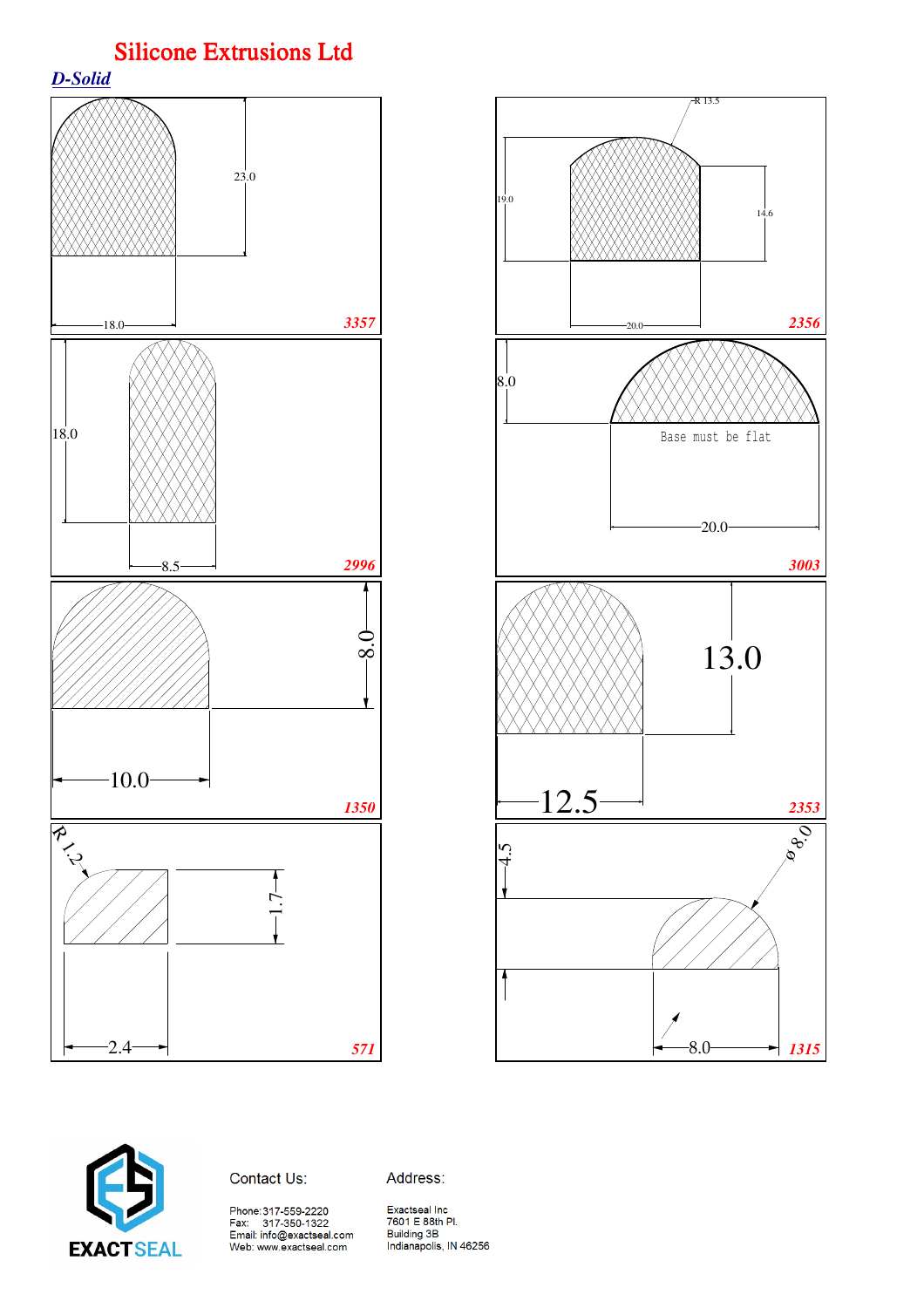





Address:

Phone:317-559-2220<br>Fax: 317-350-1322<br>Email: info@exactseal.com<br>Web: www.exactseal.com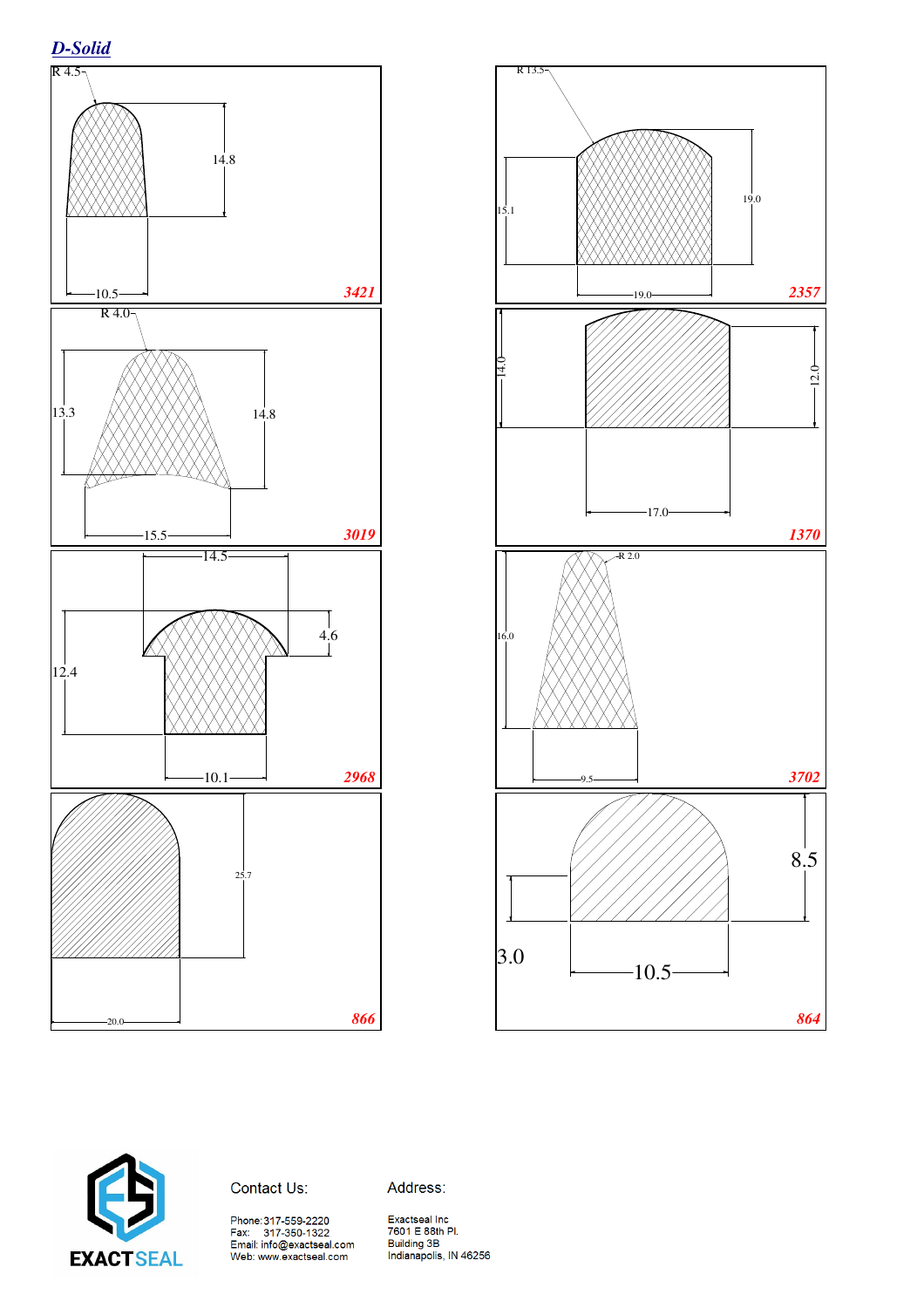





Address: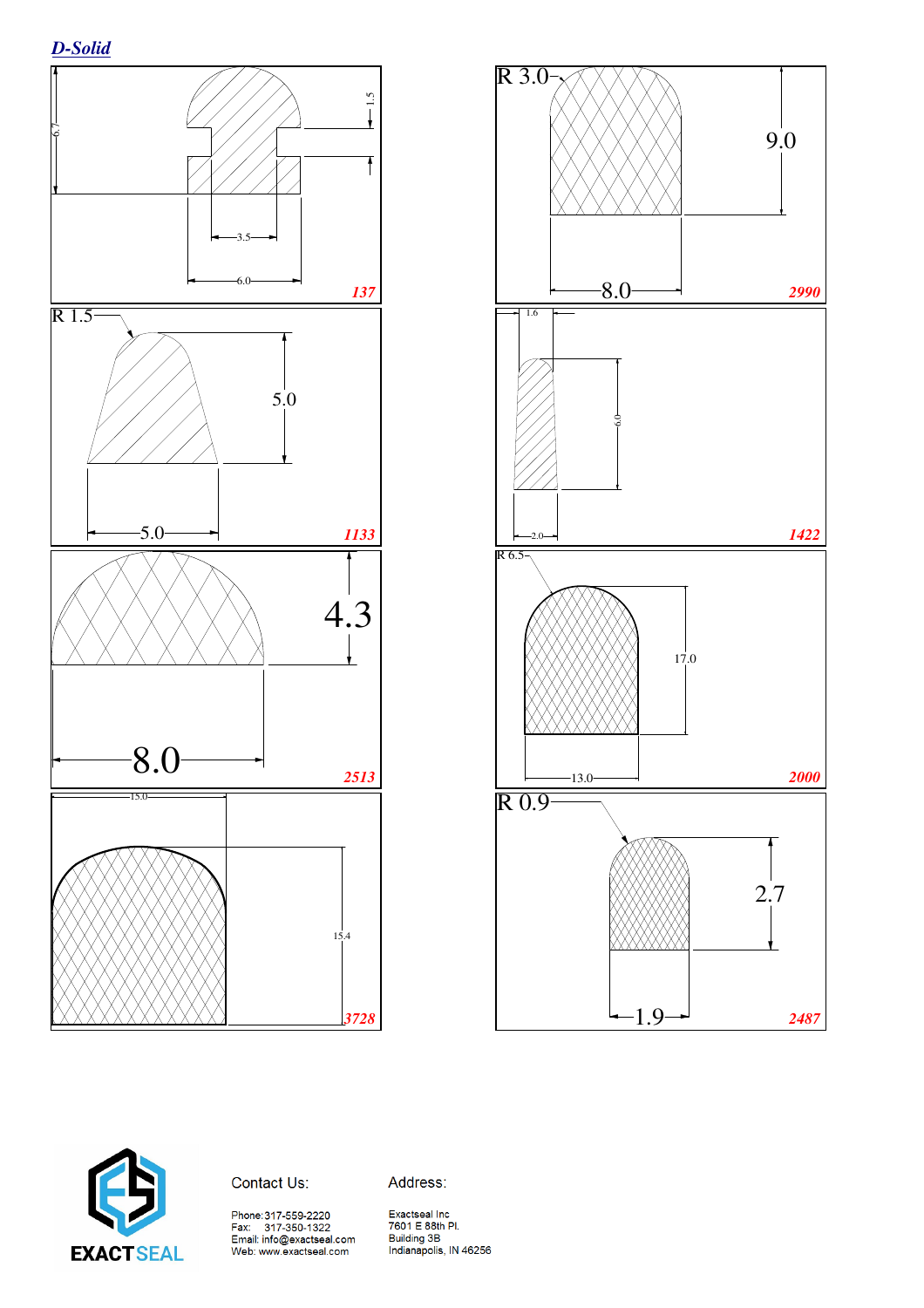*D-Solid*







Address:

Phone:317-559-2220<br>Fax: 317-350-1322<br>Email: info@exactseal.com<br>Web: www.exactseal.com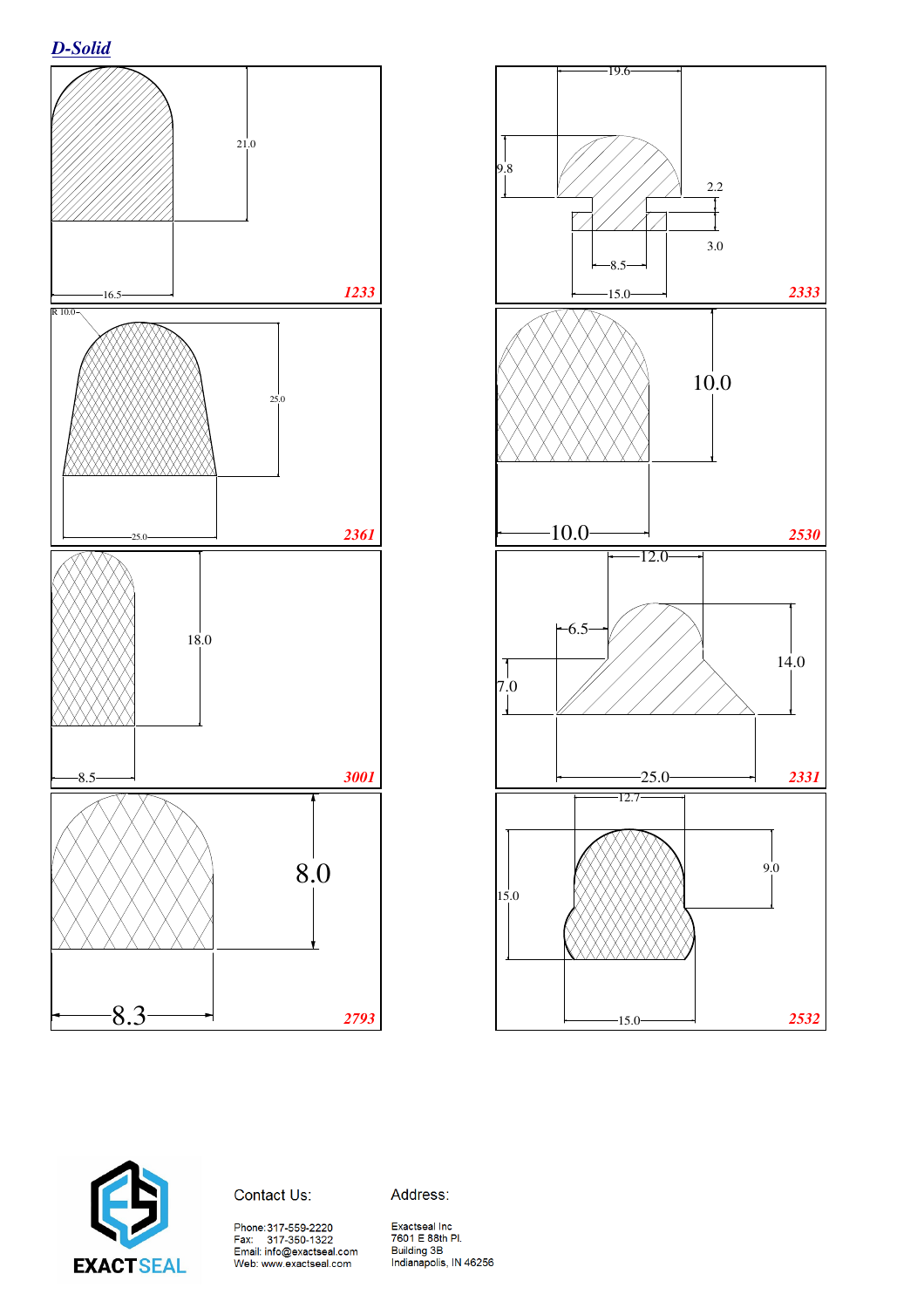







Address:

Phone:317-559-2220<br>Fax: 317-350-1322<br>Email: info@exactseal.com<br>Web: www.exactseal.com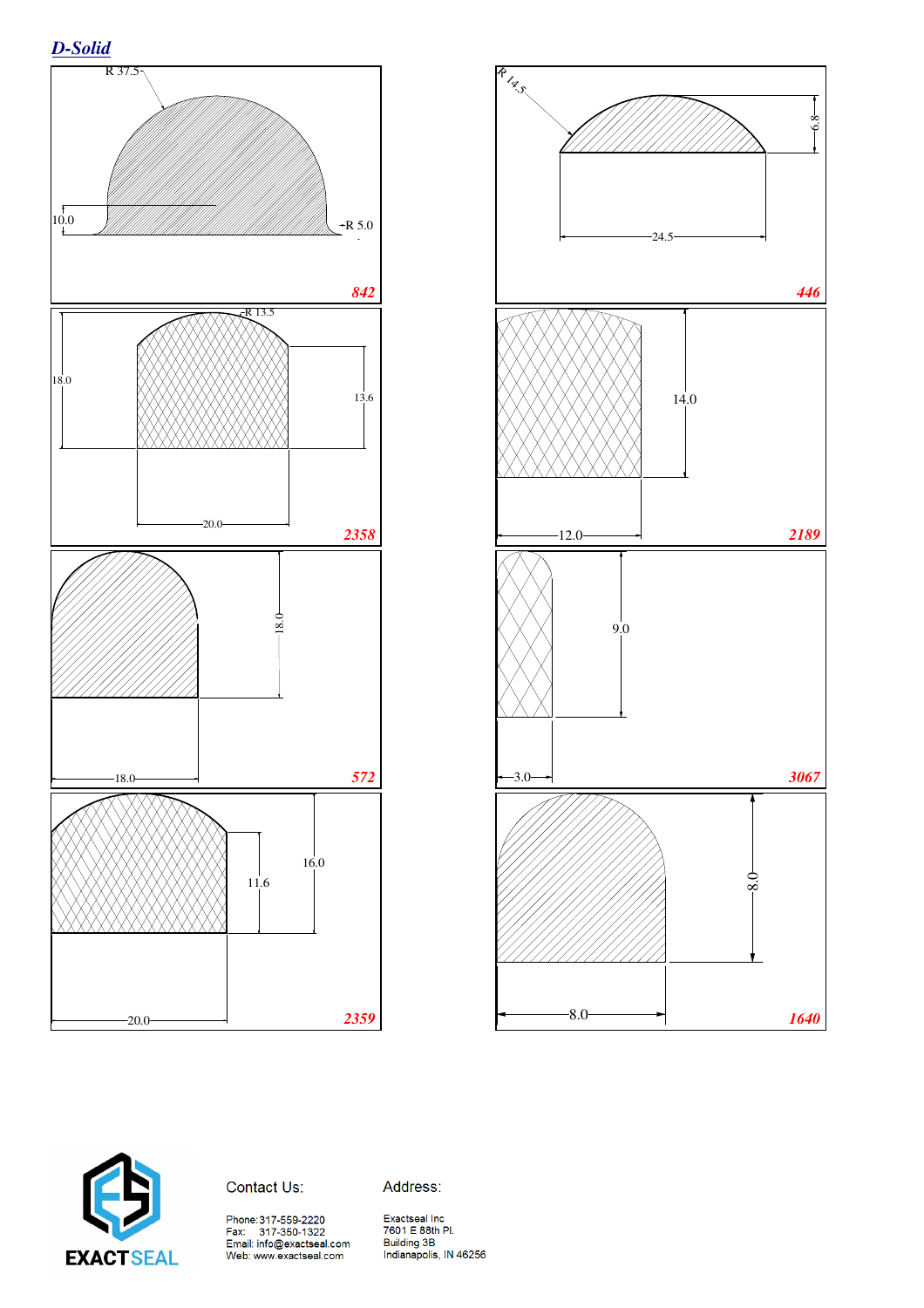





Address:

Phone:317-559-2220<br>Fax: 317-350-1322<br>Email: info@exactseal.com<br>Web: www.exactseal.com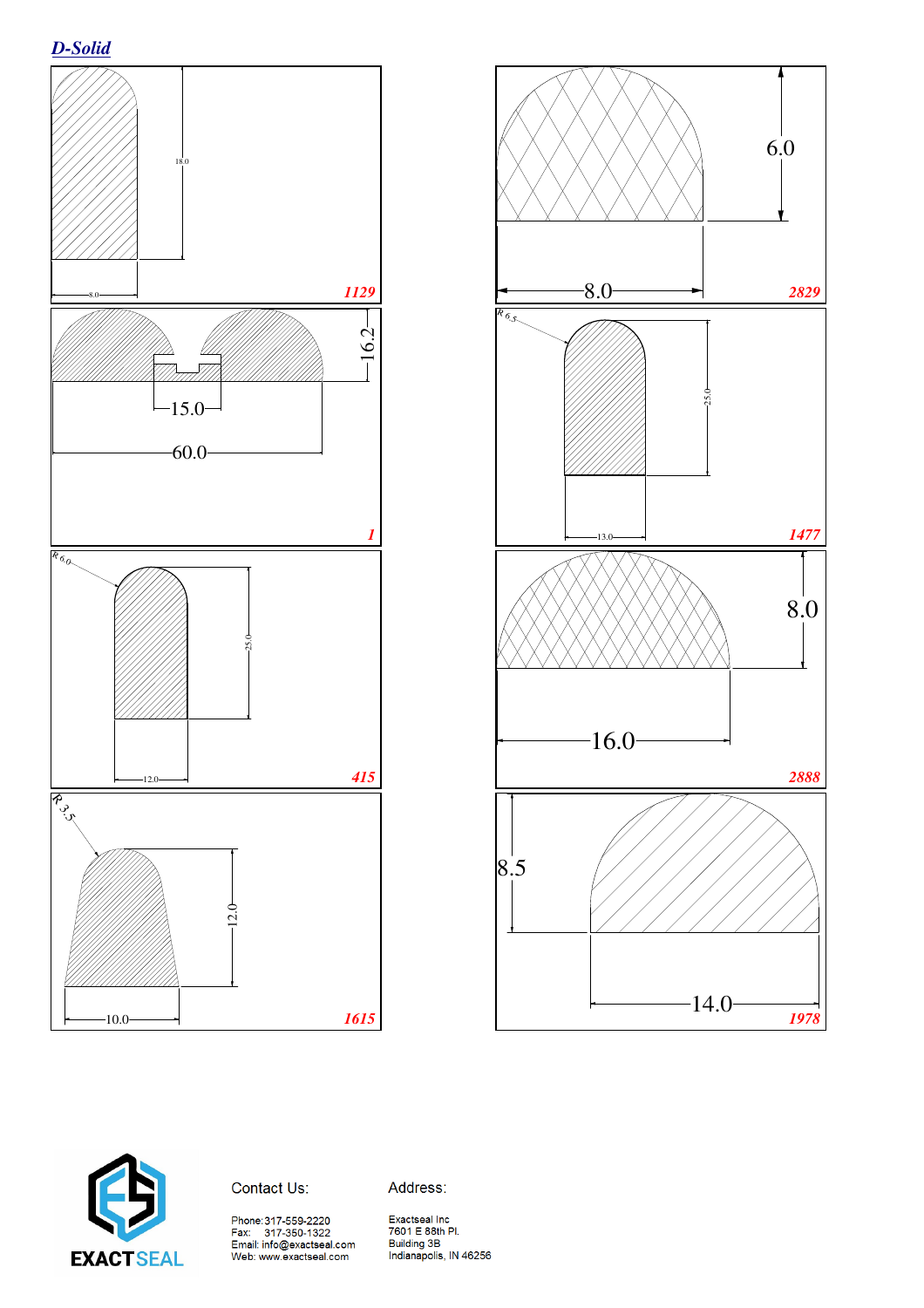





Address:

Phone:317-559-2220<br>Fax: 317-350-1322<br>Email: info@exactseal.com<br>Web: www.exactseal.com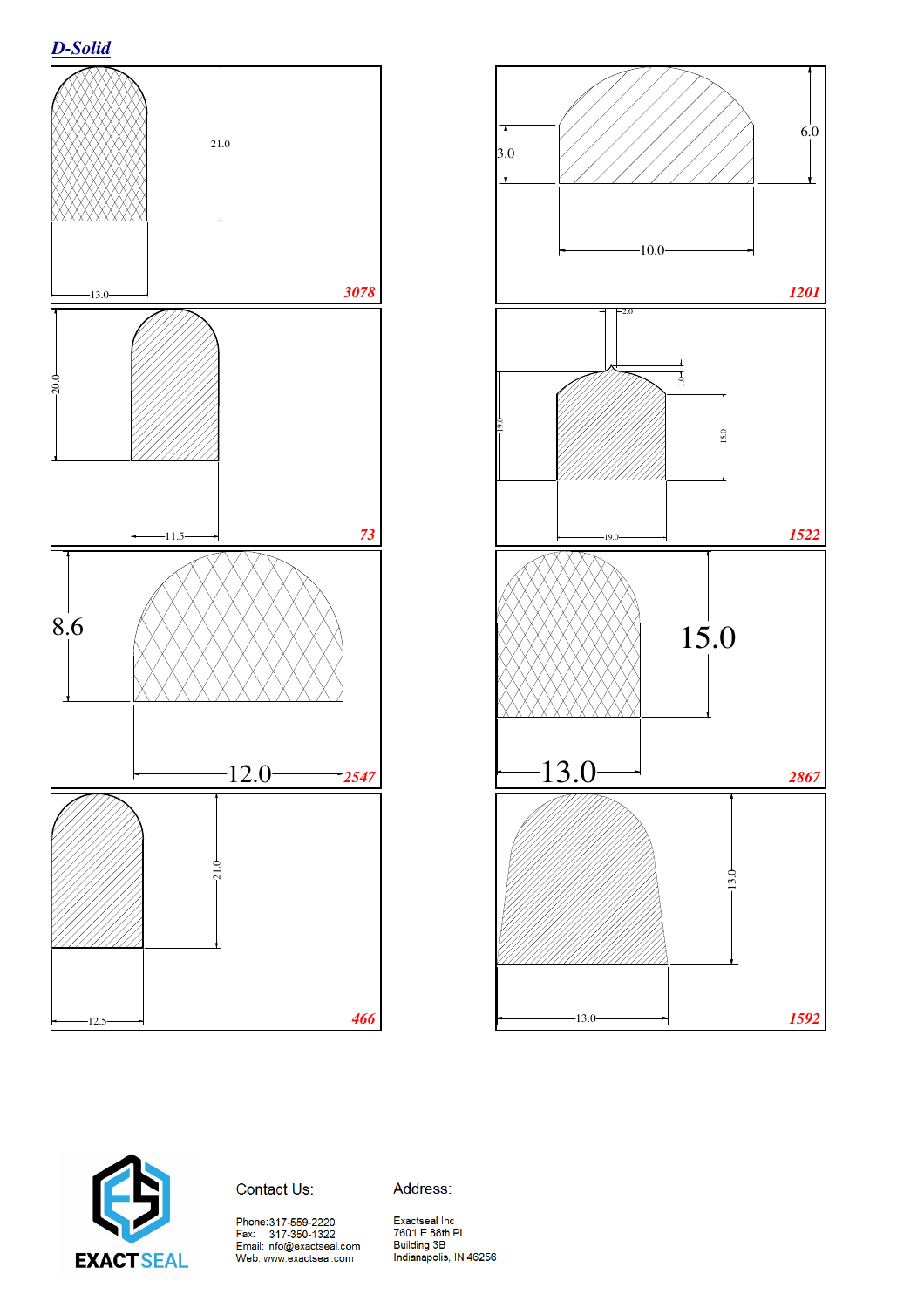# *D-Solid*







## Contact Us:

Address: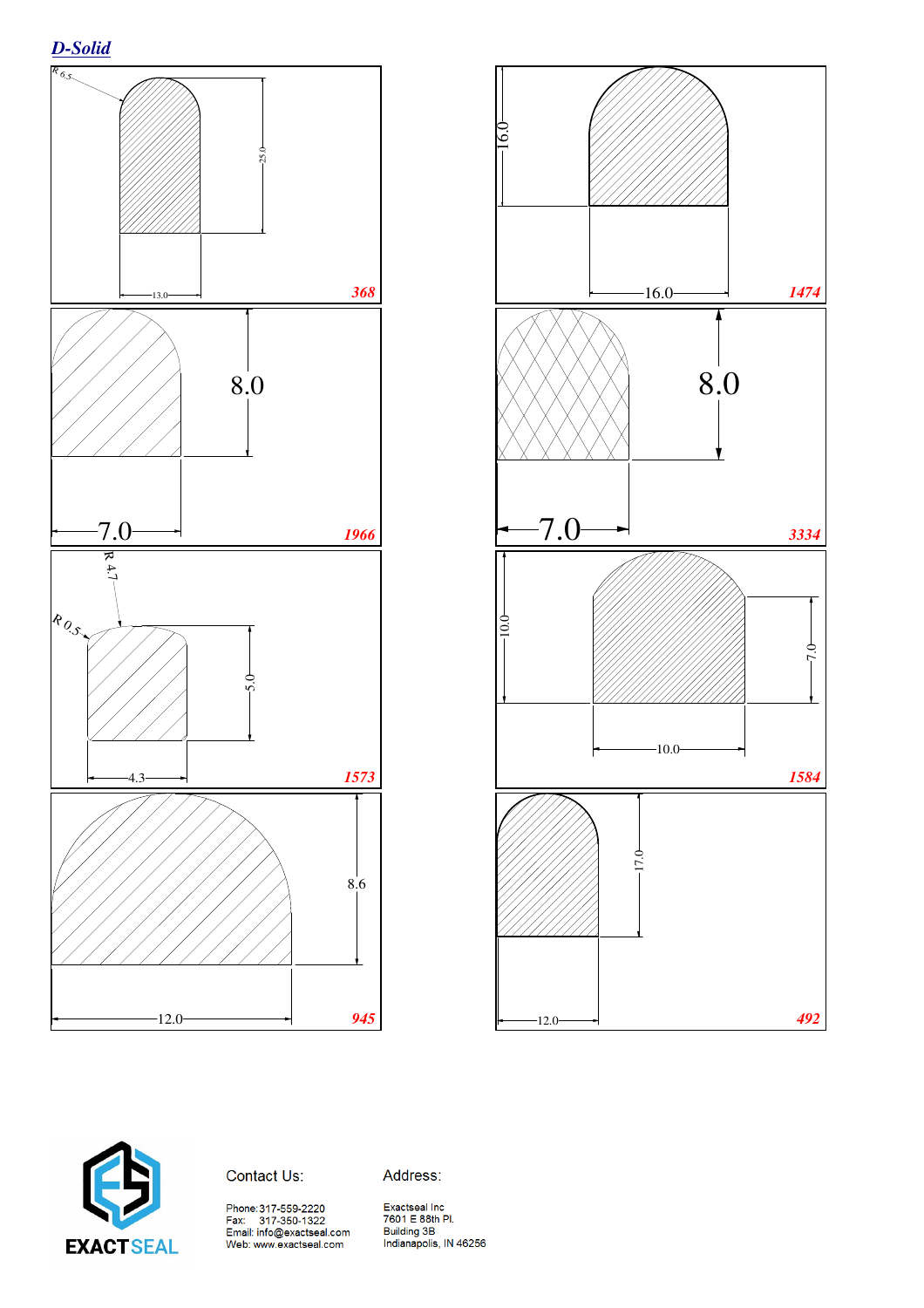





Address:

Phone:317-559-2220<br>Fax: 317-350-1322<br>Email: info@exactseal.com<br>Web: www.exactseal.com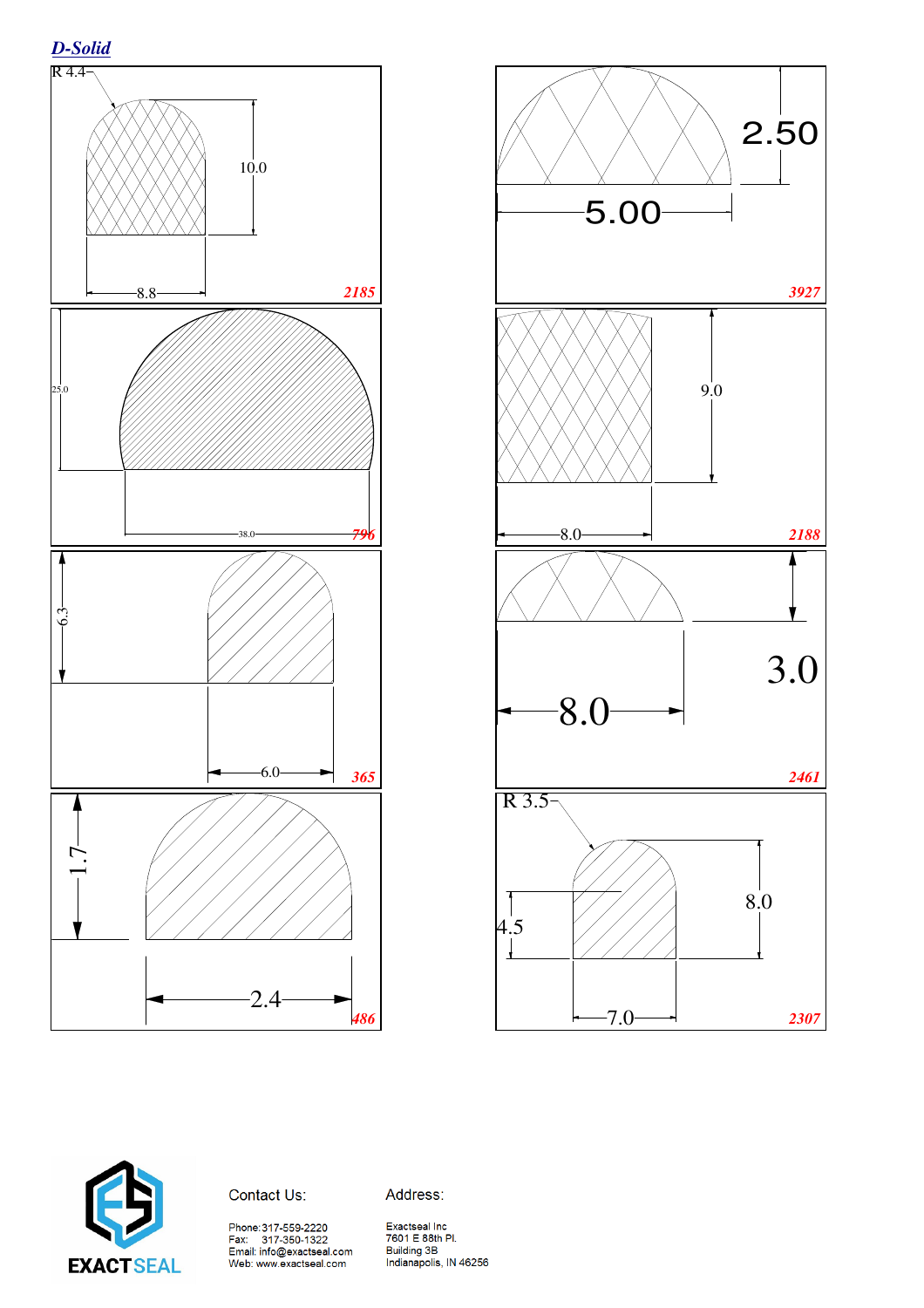







Address: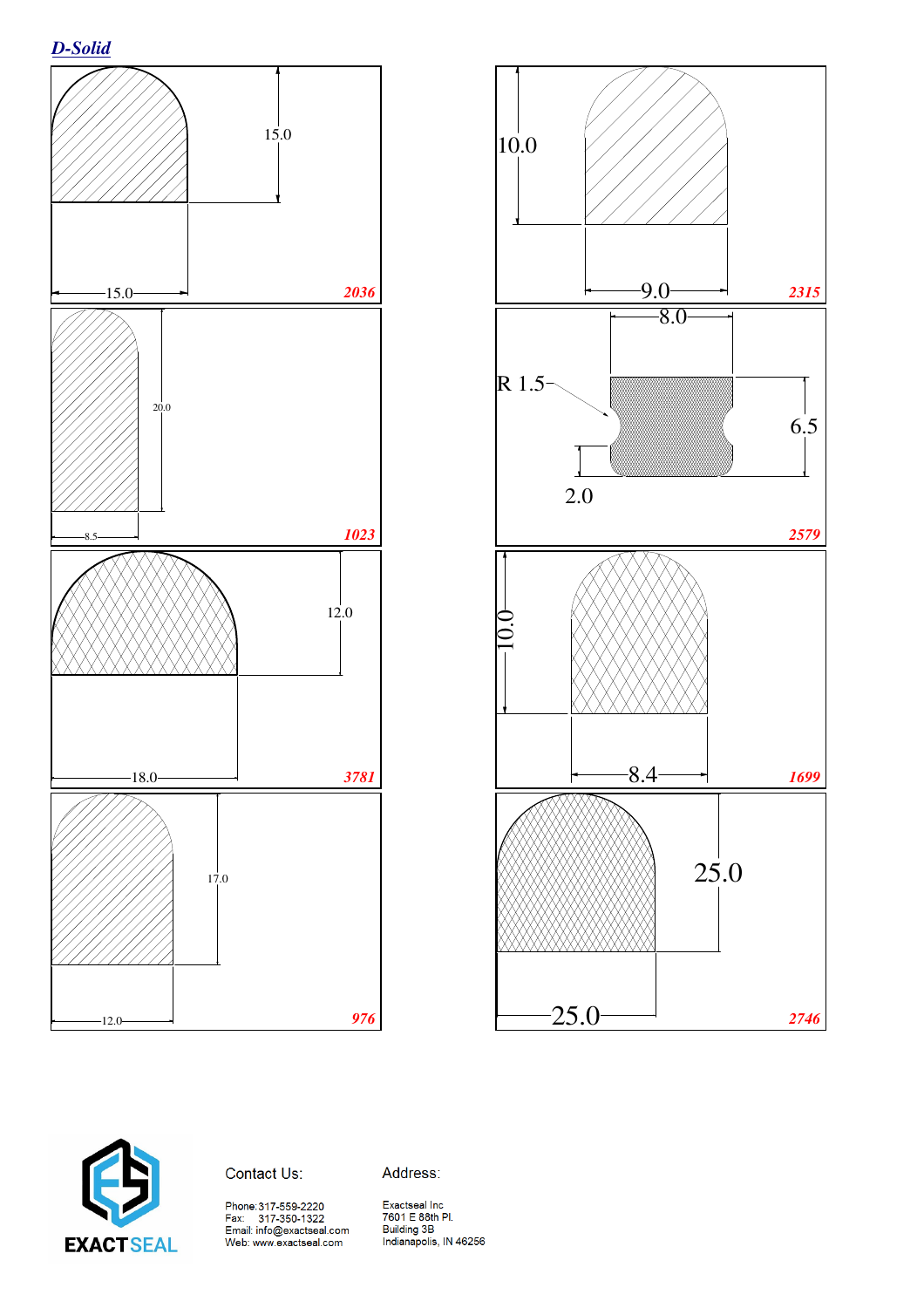# *D-Solid*







### Contact Us:

Exactseal Inc<br>7601 E 88th Pl.<br>Building 3B<br>Indianapolis, IN 46256

Address: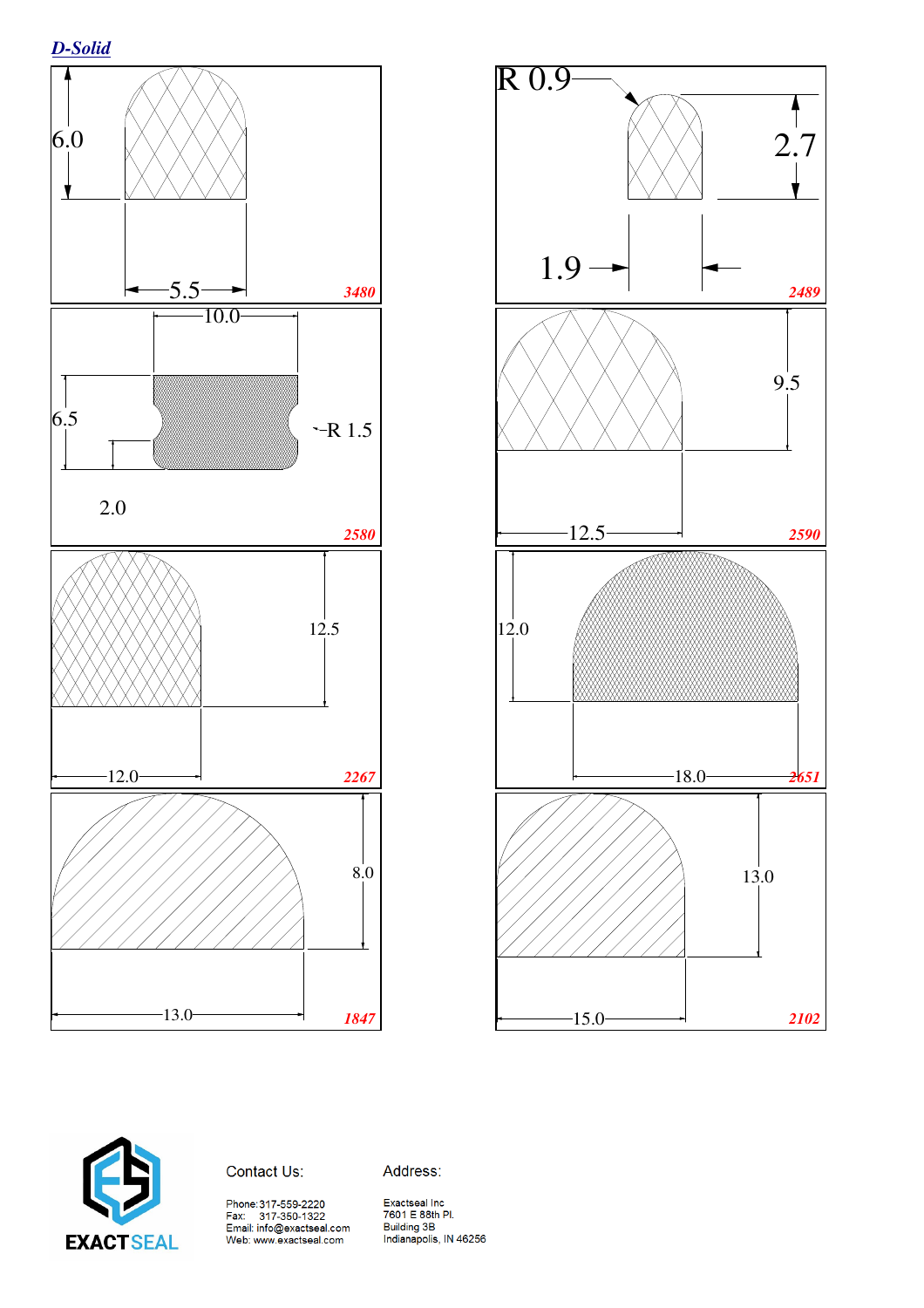







Address: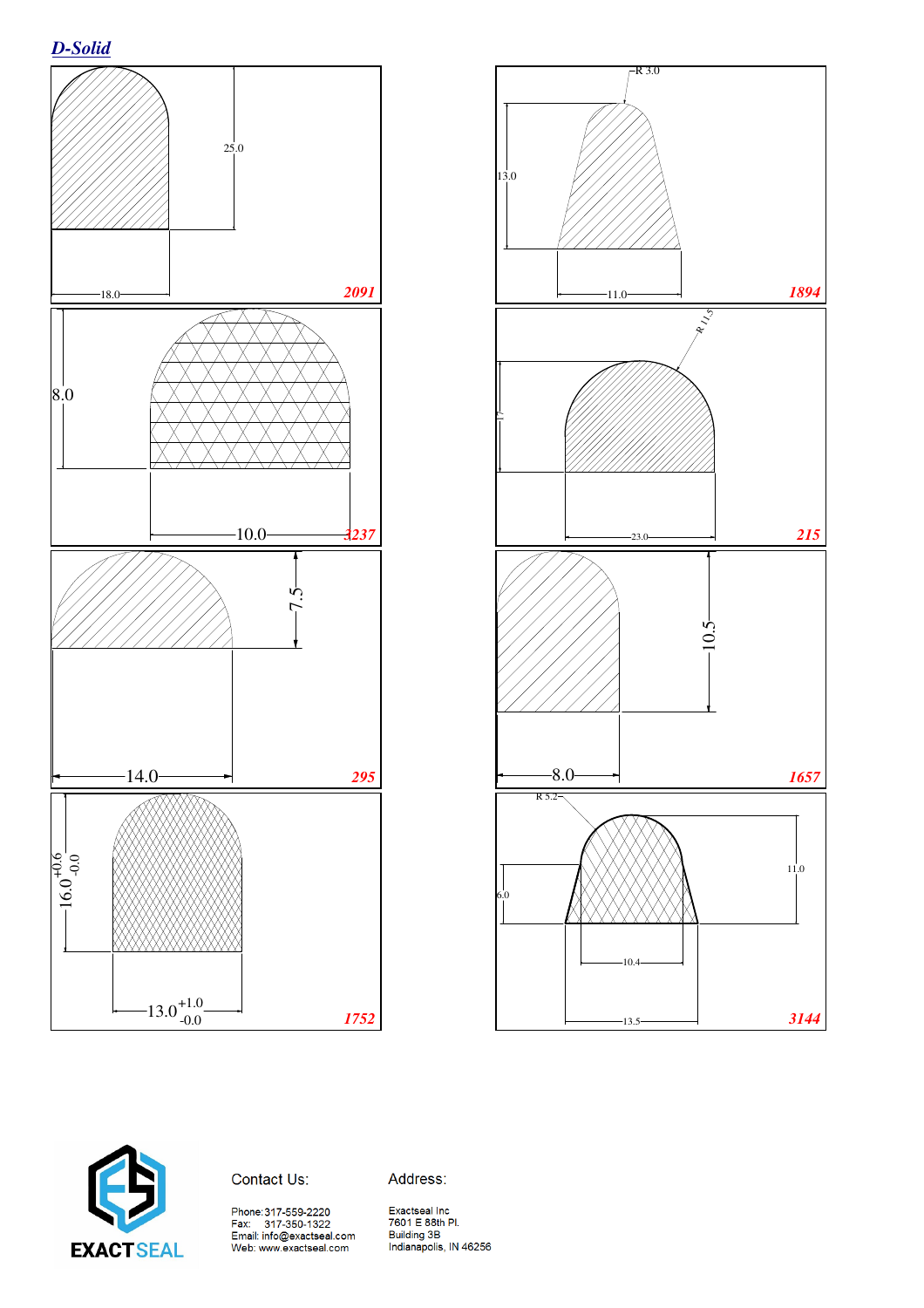







Address: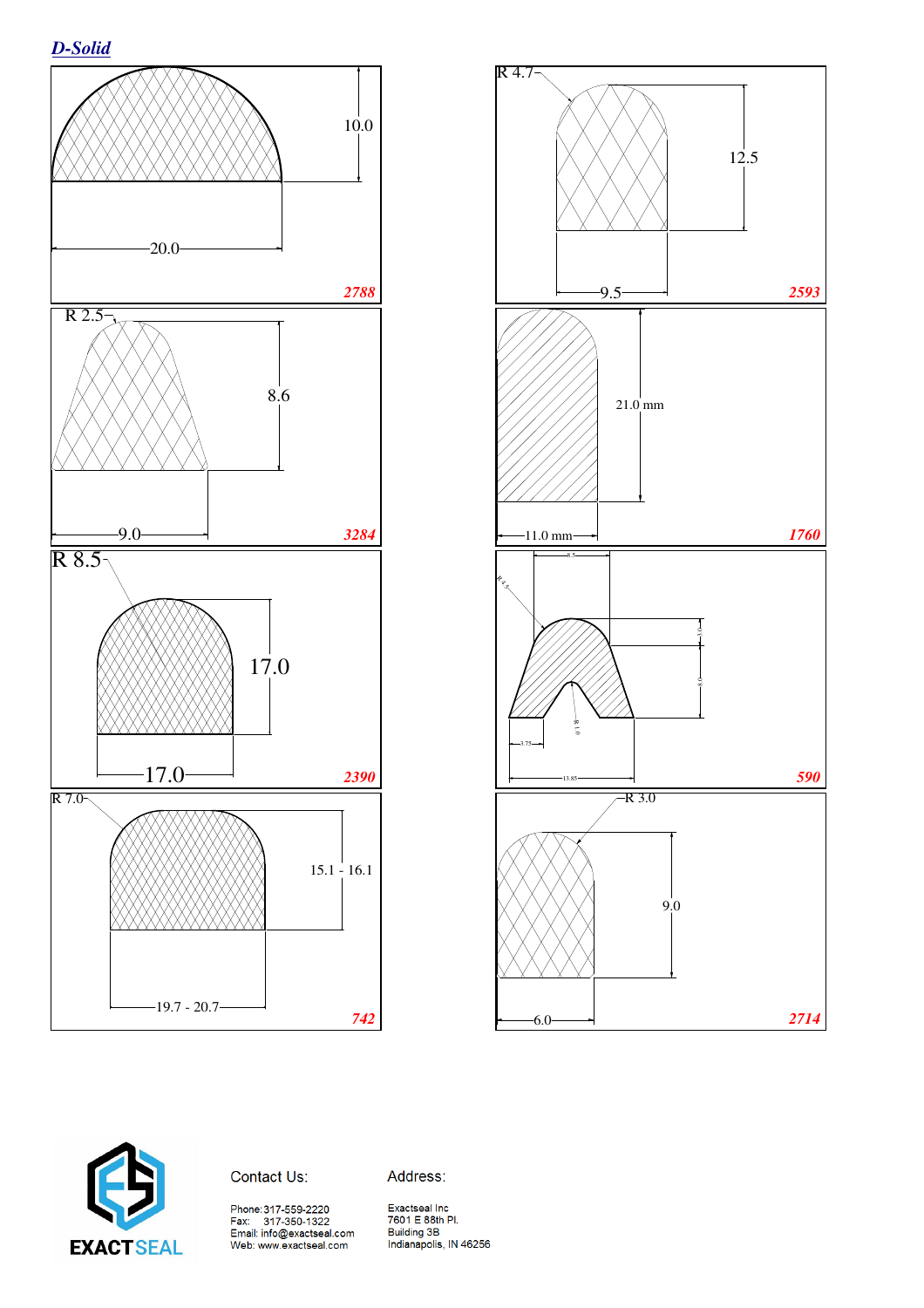





Address: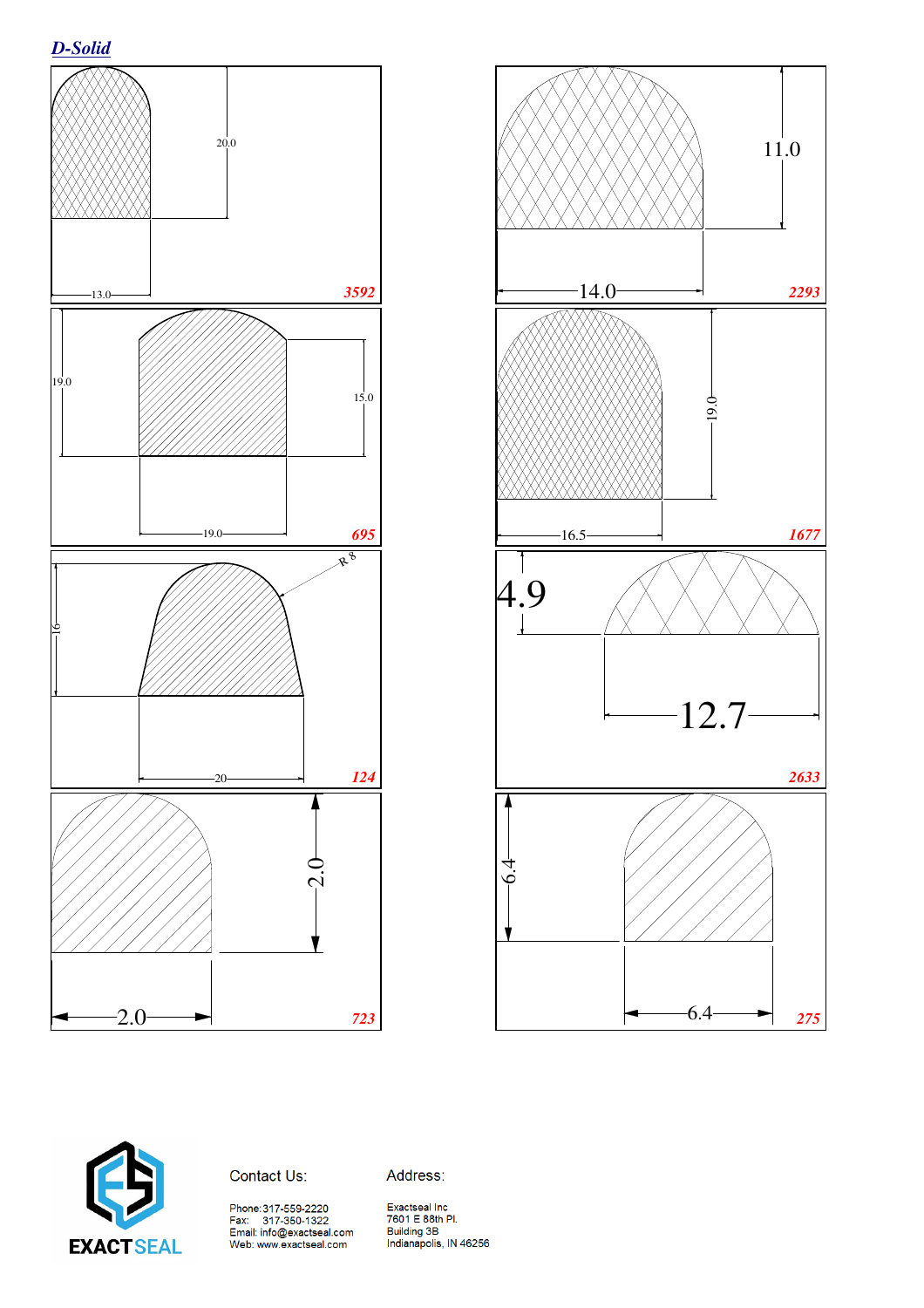







Address: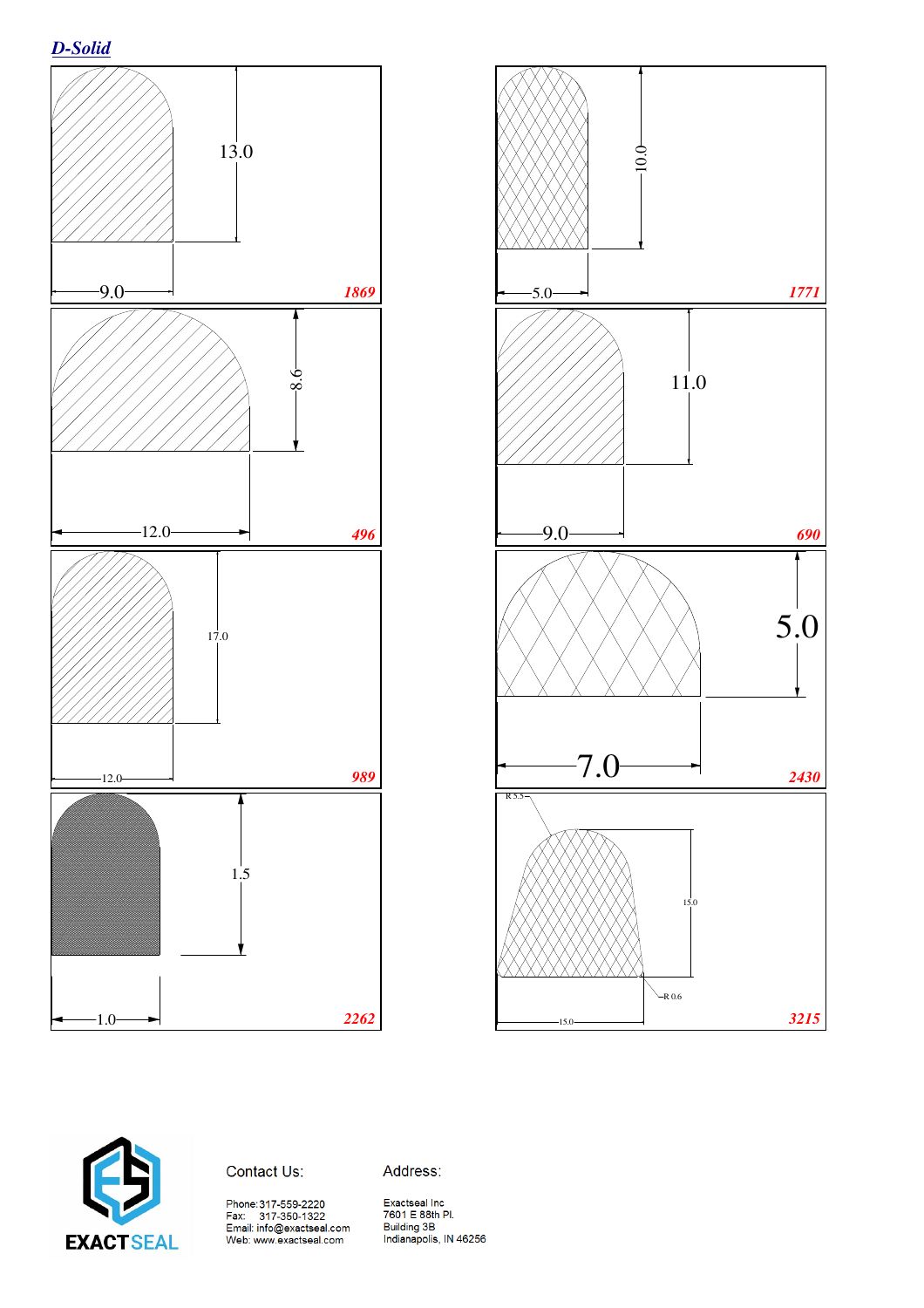*D-Solid*







Address:

Phone:317-559-2220<br>Fax: 317-350-1322<br>Email: info@exactseal.com<br>Web: www.exactseal.com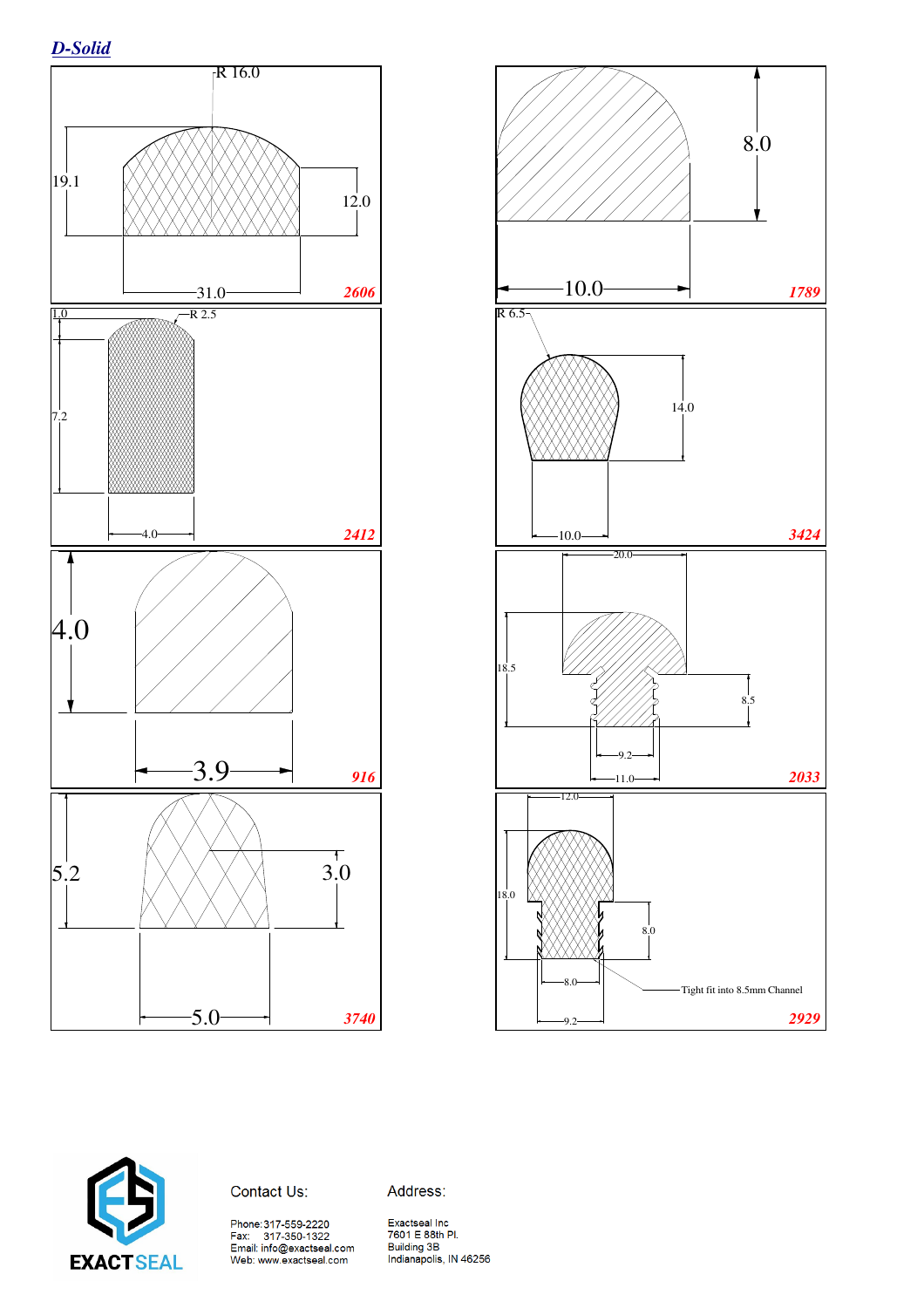





Address: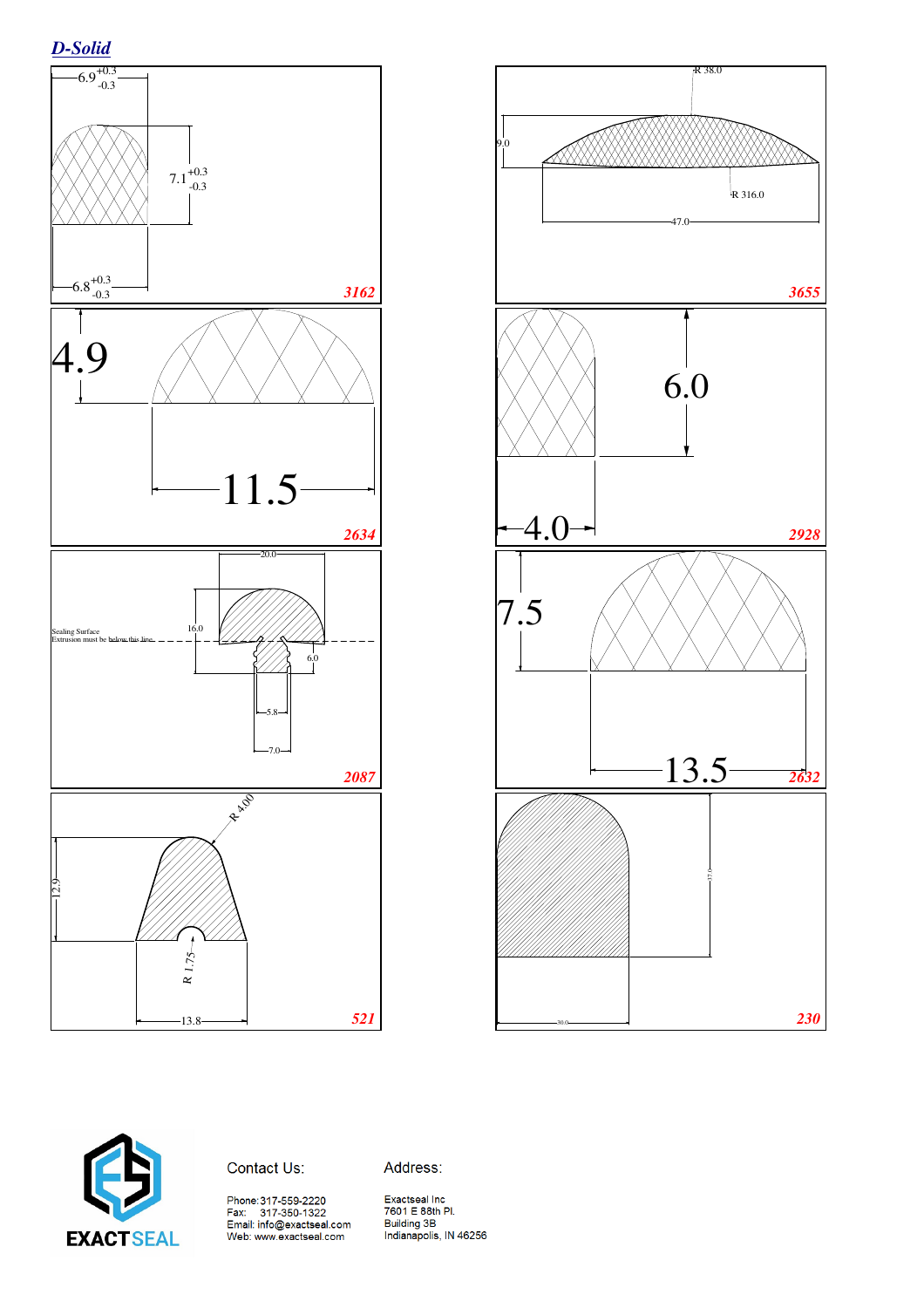







Address:

Phone:317-559-2220<br>Fax: 317-350-1322<br>Email: info@exactseal.com<br>Web: www.exactseal.com